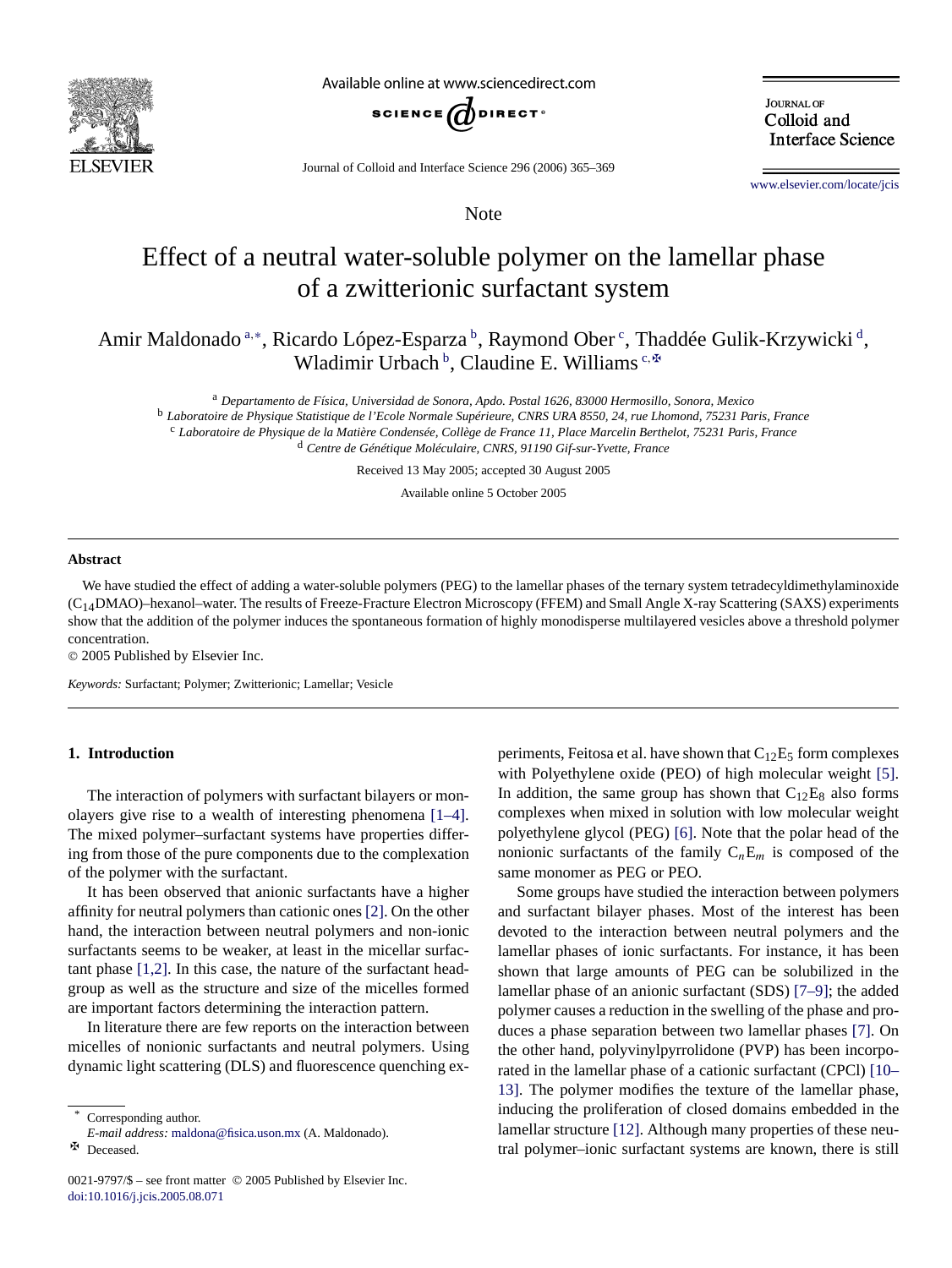a lack of information on the interaction between water-soluble polymers and lamellar phases of non-ionic or zwitterionic surfactants.

In this paper, we report on the effect of adding the watersoluble polymer polyethylene glycol (PEG) to the lamellar phase of a zwitterionic surfactant system: tetradecyldimethylaminoxide–hexanol–water. Our aim was to understand the effect of the polymer on the lamellar region of the phase diagram and to investigate whether it can induce new bilayer structures. In fact, as we shall show, the polymer induce the spontaneous formation of highly monodisperse multilayered vesicles.

The paper is divided as follows. In Section 2 we briefly describe the experimental methods. In Section 3 we present and discuss our experimental results and in Section [4](#page-3-0) we draw conclusions.

## **2. Experimental**

#### *2.1. Materials*

Tetradecyldimethyl aminoxide or  $C_{14}$ DMAO was a gift from the Hoffmann group in Bayreuth. The surfactant was recrystallized twice.  $C_{14}$ DMAO is a zwitterionic surfactant. In our experimental conditions (basic pH) it behaves like a non-ionic surfactant. Hexanol and PEG were obtained from Aldrich and used without further purification. The polymer molecular weight was 20000 g*/*mol; its hydrodynamic radius, as measured by dynamic light scattering, is  $27 \pm 2$  Å. Ultrapure millipore water was used.

#### *2.2. Sample preparation*

The lamellar phases were prepared according to the phase diagram reported by Hoffmann et al. [\[14\].](#page-4-0)  $C_{14}$ DMAO was dissolved either in pure water (polymer-free samples) or in a polymer solution of the required concentration. Then hexanol was added while the samples were gently stirred. The mixtures were kept at 24 °C. In the experiments reported here, the bilayer volume fraction was varied between  $\phi = 0.1$  and 0.3 and the C<sub>14</sub>DMAO–hexanol mass ratio was  $r = 0.85$ . The polymer concentration was varied between 0 and 10 g*/*l.

## *2.3. Phase structure characterization*

The samples were equilibrated several days before examination. Observation between crossed polarizers allowed the identification of anisotropic samples (lamellar phases). The lamellar structure was checked with Small-Angle X-ray Scattering (SAXS) and Freeze-Fracture Electron Microscopy (FFEM) experiments. In the first technique, we used a Rigaku rotating anode source that produces the Cu  $K\alpha$  lines (1.54 Å) with a fine focus  $(1 \times 0.1 \text{ mm})$ . The output was collimated by a goldplated quartz mirror. The linear detector, with 512 channels, was placed 81 cm from the sample position. The resolution of the direct beam was measured to be  $\Delta q = 0.0017 \text{ Å}^{-1}$  full width at half maximum. For the FFEM experiments, a thin layer of the sample (20–30 µm) was placed on a thin copper holder and then rapidly quenched in liquid propane. The frozen sample was fractured at  $-125$  °C, in a vacuum better than  $10^{-6}$  Torr, in a Balzers freeze-etching unit. The replication was done using unidirectional shadowing at an angle of 35◦, with platinum– carbon. The replicas were washed with organic solvents and distilled water and were observed in a Philips 301 electron microscope.

## **3. Results and discussion**

 $C_{14}$ DMAO is a zwitterionic surfactant and its phase diagram has been characterized by Hoffmann et al. [\[14\].](#page-4-0) When diluted in water, an increasing amount of a cosurfactant (in general a short-chain alcohol, e.g., hexanol) produces a series of well defined phases: spherical micelles, cylindrical micelles, flat bilayers (lamellar phase) and multiple-connected bilayers (sponge phase). The lamellar phase is stable in a broad volume fraction range of surfactant, resulting in a large variation of the interbilayer mean distance, typically between 100 and 1000 Å. The bilayer thickness is 23.8 Å, as measured by SAXS experiments [\[20\].](#page-4-0)

We have examined the effect of solubilizing PEG, an uncharged water-soluble polymer, in the lamellar phase of the  $C_{14}$ DMAO–hexanol–water system. In [Fig. 1a](#page-2-0), we show a freeze-fracture electron microscopy (FFEM) picture of the polymer-free lamellar phase with bilayer volume fraction  $\phi =$ 0*.*2. Parallel ondulating layers are clearly observed in the whole visual field; in some regions they have an slight tendency to bend, a typical texture of these phases. The parallel bilayers give rise to a well-defined Bragg peak in the small-angle X-ray scattering (SAXS) spectrum [\(Fig. 2\)](#page-2-0). This peak is visible for sufficiently high concentrations, i.e., for those samples where it is not hidden by the strong signal at very small angles. This intense small-angle signal arises presumably from the largescale inhomogeneities and the structural defects observed in the FFEM picture. From the peak position in the scattering spectra, *q*max, we can deduce the mean interbilayer distance by the Bragg relation  $d = 2\pi / q_{\text{max}}$ ; for the free-polymer lamel-lar phase of [Fig. 1a](#page-2-0),  $d = 114 \pm 3$  Å. Note that the size of the polymer is smaller than the interbilayer distance in the lamellar phase. The ratio of the polymer radius to the water layer thickness is  $r/d_w \sim 0.3$ .

The effect of adding PEG  $(M_w = 20000 \text{ g/mol})$  to the lamellar phase can be summarized as follows. For bilayer volume fractions between 0.1 and 0.3, relatively small amounts (up to a concentration of the order of 1 g*/*l) of polymer can be solubilized without changing the physical characteristics of the phase. The samples remain optically birefringent and the SAXS spectra still give a single Bragg peak whose main features (position, width) are not appreciably modified. However, after a polymer concentration of about 1 g*/*l (which depends only slightly on the surfactant volume fraction), the samples become progressively more and more turbid and later a white, "milky" phase appears. Finally, a macroscopic phase separation occurs: the "milky" and viscous liquid (upper layer) coexists with a transparent isotropic one (lower layer), as shown in the first tube of [Fig. 3.](#page-2-0)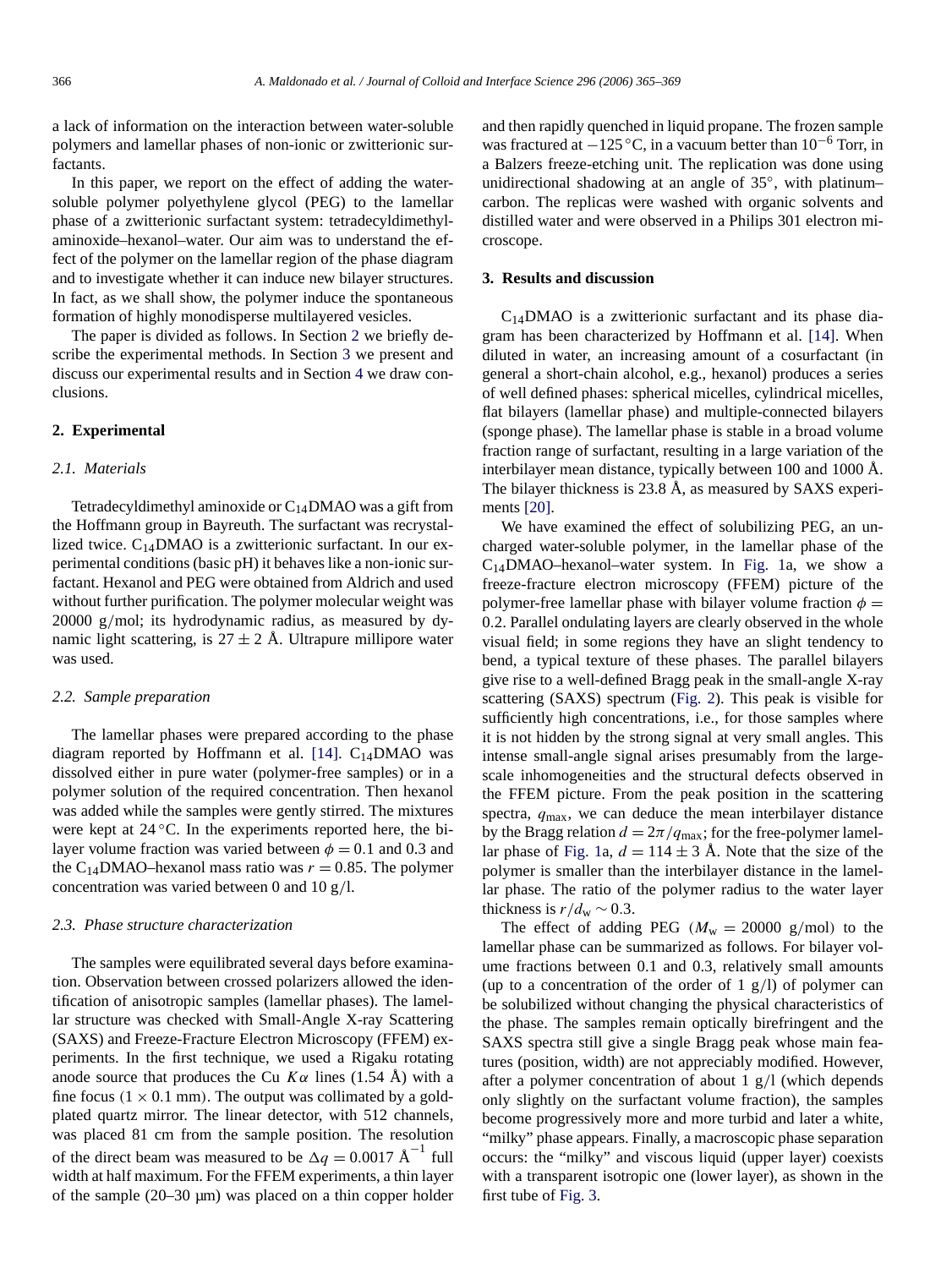<span id="page-2-0"></span>

Fig. 1. Efect of the PEG concentration on the lamellar phase. (a) Polymer-free lamellar phase. (b) Lamellar phase where the polymer concentration is 1 g*/*l. (c) Multilayered vesicles obtained with a polymer concentration of 5 g*/*l. In all cases, the bilayer volume fraction is 0.2. The length scale is the same in the three pictures; the bar in  $(c)$  represents 1  $\mu$ m.

The isotropic phase does not scatter X-rays appreciably, thus no structural information about this phase can be extracted from SAXS experiments. On the other hand, the SAXS spectra of the "milky" phase display a Bragg peak, thus revealing a multilayered structrure. A typical spectrum is also shown in Fig. 2. In fact, the SAXS spectra of the "milky" phases are qualitatively very similar to those of the polymer-free lamellar phases, the only difference being an important shift in the peak position and a strong increase in the small-angle scattering signal; the Bragg relation  $(d = 2\pi/q_{\text{max}})$  for the milky phase of Fig. 2 gives an interbilayer distance,  $d = 92 \pm 2$  Å, smaller than that



Fig. 2. SAXS spectra of the polymer-free lamellar phase  $(\triangle)$  and of the vesicular phase ( $\circ$ ) of Fig. 1. In both cases the bilayer volume fraction is  $\phi = 0.2$ .



Fig. 3. Three samples showing the vesicular phase, which appears white because its aggregates scatter light strongly. From left to right, the surfactant volume fractions are: 0.1 (in this sample the vesicular phase coexists with the isotropic, transparent phase), 0.2 and 0.3. The PEG concentration is 2 g*/*l in each sample.

of the original lamellar phase. In this case, the ratio of the polymer radius to the water layer thickness is a little bit higher:  $r/d_w \sim 0.4$ . For all the bilayer volume fractions studied, we obtain similar results: d decreases appreciably when the "milky" phase appears, whereas it remains constant, within experimental error, for polymer concentrations smaller than 1 g*/*l.

The white colour of the "milky" liquid indicates that it is formed by large aggregates which scatter strongly light. In order to elucidate their large-scale structure, which is out of the range of the SAXS experiments, we used FFEM. Fig. 1c shows a micrograph of the "milky" phase where the PEG concentration is 5 g/l; the bilayer volume fraction is  $\phi = 0.2$ . We see that the strong light scattering is due to a very compact array of nearly monodisperse vesicles; their size is of the order of 1  $\mu$ m. In addition, for some spherical vesicles the fracturing process reveals several concentric layers (Fig. 1c), thus it is clear that the vesicles are multilayered, in agreement with the observed Bragg peak.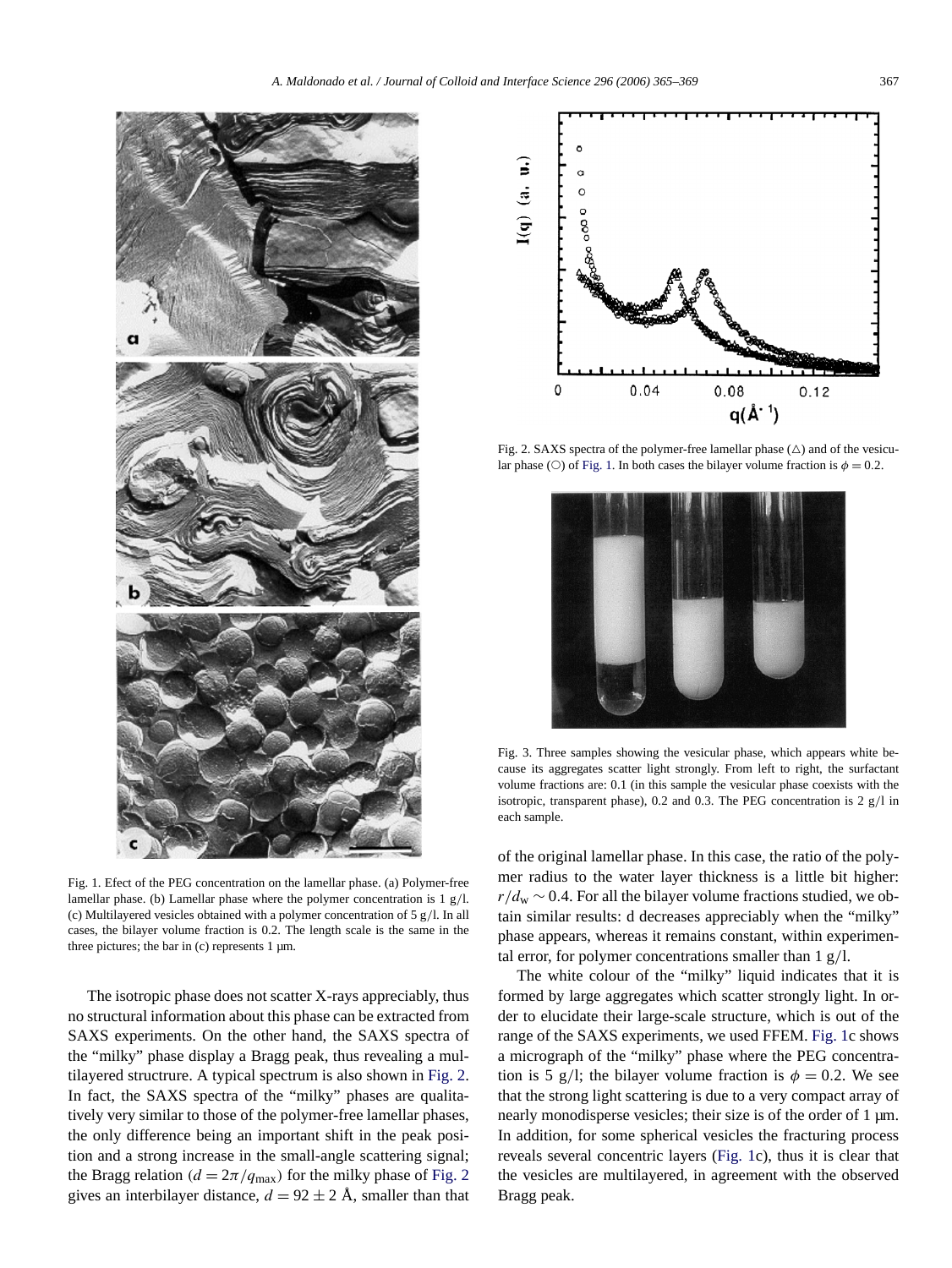<span id="page-3-0"></span>Global packing constraints of the vesicle array explain the decrease in the interbilayer distance when the lamellar phase– vesicular phase transformation occurs. In fact, the maximum possible volume fraction occupied by packed spheres is that of a face-centered cubic arrangement  $(\phi_{sph} = 0.74)$ . On the other hand, the swelling law for a lamellar phase links the interbilayer distance *d* with the bilayer volume fraction  $\phi$ ,  $\phi = \delta/d$ , where  $\delta$  is the bilayer thickness. As the vesicles are multilayered, and assuming a face-centered structure, a straightforward calculation shows that the interbilayer distance in the vesicular phase should be  $d<sub>v</sub> = 0.74d<sub>l</sub>$ , where  $d<sub>l</sub>$  is the interbilayer distance in the lamellar phase. This simple result, which at first approximation neglects curvature of the vesicles, predicts  $d_{v} = 84.36 \pm 2$  Å, for the vesicular phase, in reasonable agreement with the experimental value.

Note that the change in the interbilayer spacing d on adding PEG could be an osmotic dehydration of the bilayers, as has been observed in several systems [\[18\].](#page-4-0) However, this effect is observed when the polymer is excluded from the bilayers. In that case, an osmotic imbalance between the hydration layer of the membranes and the bulk polymer solution is created, thus causing a partial dehydration of the surfactant headgroups. A related effect has been widely used in order to measure interbilayer forces by equilibrating a lamellar phase with an external polymer solution [\[19\].](#page-4-0) We can discard such an effect in our system because PEG is solubilized in the aqueous phase, even in the interbilayer space, and no osmotic gradient is created.

The observed vesicular aggregates appear progressively on addition of PEG to the lamellar phase. This effect explains the increase in the turbidity of our samples. In [Fig. 1b](#page-2-0) we show a FFEM picture of a polymer-containing lamellar phase before phase separation; a few closed aggregates are already present at this polymer concentration (1 g*/*l). These results are somehow similar to those reported by Bouglet et al. for the PVP–CPCl system [\[12\].](#page-4-0) In this case, Cryo-TEM experiments show that the water-soluble polymer induces the proliferation of polydisperse ovoid objects (spherulites) embedded in the lamellar matrix. However, in our  $PEG-C_{14}DMAO$  system, the final vesicular phase is remarkably monodisperse [\(Fig. 1c](#page-2-0)).

It is also interesting to note the analogies between our results and those found in the ternary system DMPC–pentanol– water, where PEG with a lipid anchor was added [\[15,16\].](#page-4-0) In this case, the addition to a lamellar phase of small amounts of the polymer induces the formation of a highly viscoelastic hydrogel, composed of interconnected spherulites of high membrane curvature. The electron microscopy observations are consistent with a model where the PEG-lipid diffuses in the plane of the membrane and seggregates into curved regions thus stabilizing spherulites [\[16\].](#page-4-0) This analogy supports the idea that, even if our polymer does not have a hydrophobic anchor, it adsorbs onto the bilayers and stabilizes the highly-curved vesicles by a similar mechanism.

In order to understand the role of the polymer and the mechanism of the lamellae–vesicle transition, note that the bilayer topology changes drastically. This behaviour can be explained in terms of the Gaussian bending rigidity, a parameter which plays a relevant role in transformations involving topology. The

elastic energy (per unit area) describing any curved bilayer can be written as [\[21\]:](#page-4-0)

$$
E = \frac{1}{2}K\left(\frac{1}{R_1} + \frac{1}{R_2}\right)^2 + \tilde{K}\left(\frac{1}{R_1 R_2}\right),\tag{1}
$$

where  $R_1$  and  $R_2$  are the principal radii of curvature of the surface at any point.  $K$  is the bilayer mean bending rigidity; its value controls sinusoidal-like thermal undulations.  $\tilde{K}$  is the bilayer Gaussian bending rigidity. When  $\tilde{K}$  is large and negative, Eq. (1) is minimized when  $R_1$  and  $R_2$  have small values and the same sign; closed aggregates, like vesicles, are stable in the system. On the other hand, when  $\tilde{K}$  is positive, the bending energy is minimized when  $R_1$  and  $R_2$  have opposite signs, and bicontinuous or sponge-like structures are prefered. At this stage of our work, we can speculate that adsorption of the polymer onto the surfactant bilayers decreases  $\tilde{K}$ , until it reaches a large negative value, thus stabilizing the mutilayered vesicles shown in [Fig. 1c](#page-2-0). Adsorption of the polymer is consistent with preliminary Dynamic Light Scattering (DLS) and Fluorescence Recovery after Pattern Photobleaching (FRAPP) measurements which show that PEG forms complexes with  $C_{14}$ DMAO micelles [\[17\].](#page-4-0)

Note that the vesicular phase produced by adding PEG to the  $C_{14}$ DMAO lamellar phase is stable over a long period of time; samples prepared by this method preserve their physical properties for at least six months.

#### **4. Concluding remarks**

We have studied the effect of adding a water-soluble polymer to the lamellar phases of the ternary system tetradecyldimethylaminoxide (C14DMAO)–hexanol–water. FFEM and SAXS experiments show that the addition of the polymer triggers the transformation of the lamellar phase into a vesicular phase. The polymer is solubilized in the water domains of the phase and adsorbs onto the surfactant bilayers thus stabilizing aggregates of high curvature. More experiments are necessary in order to have a better understanding of the interaction responsible of this effect. For this goal, it will be useful to study a less complex system: the micellar phase of the same surfactant, where no cosurfactant is added to the system. On the other hand, preliminary DLS and FRAPP results show that PEG and the  $C_{14}$ DMAO bilayers interact strongly also at much lower cosurfactant contents. A future challenge will be to understand the exact nature of the polymer–surfactant interaction and to determine the factors governing the size and monodispersity of the multilamellar vesicles.

#### **Acknowledgment**

The authors thank the financial support from ECOS and ANUIES (action MOOP03). A.M. acknowledges financial support from Collège de France (Maya Dvolaitzky grant). R.L.-E. acknowledges a scholarship from the Consejo Nacional de Ciencia y Tecnología (Conacyt-Mexico).